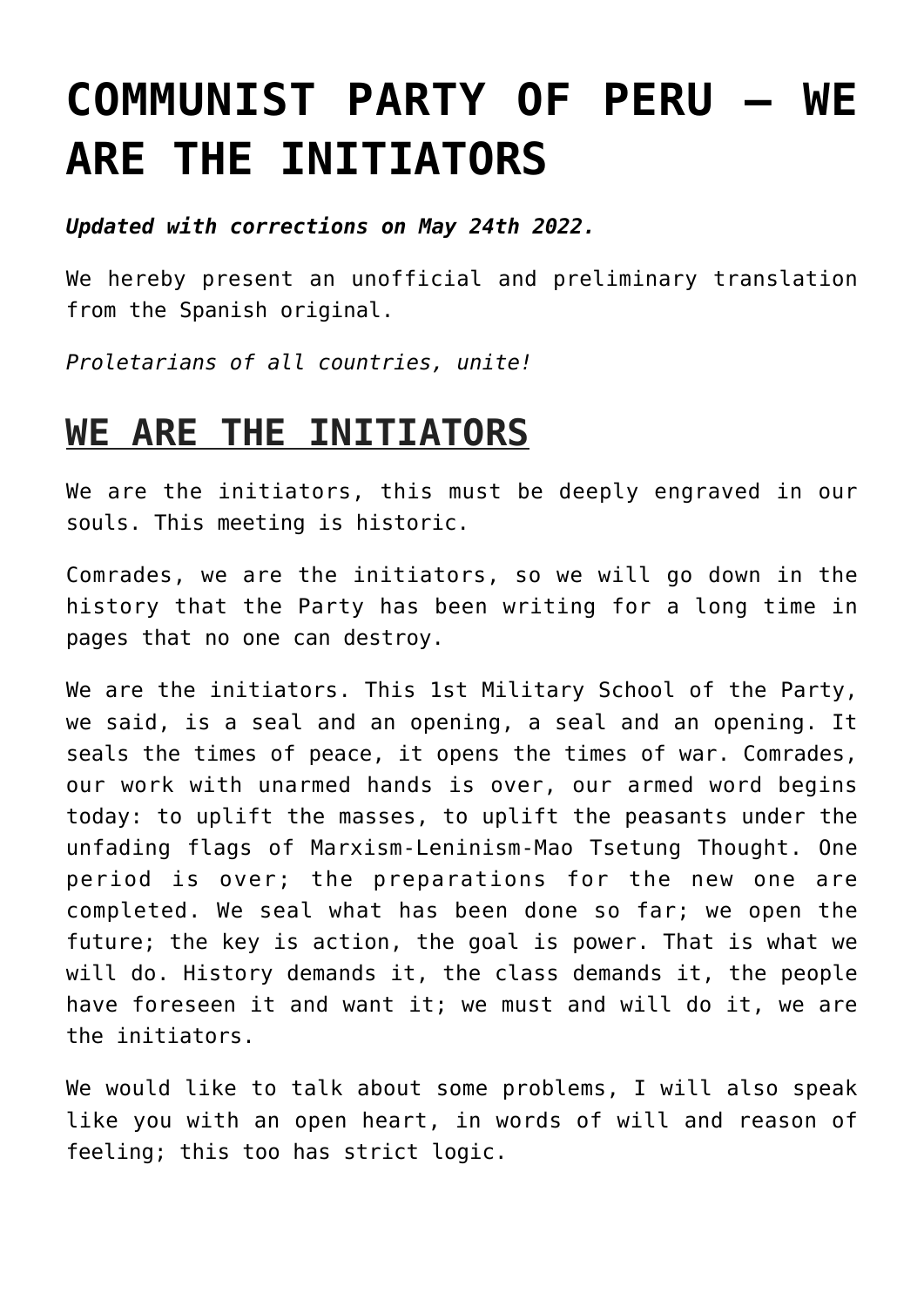### **I. WE ENTER THE STRATEGIC OFFENSIVE OF THE WORLD REVOLUTION**

Centuries have gone by of harsh exploitation, the masses have been subdued; they have been exploited, subjugated; they have been relentlessly oppressed, but throughout the ages the exploited masses have always fought, for they have no other meaning than class struggle. However, in history these masses were orphans, they had no leadership, their words, their protests, their actions, their rebellions ended in failure and crushing; but they never lost hope, the class never loses hope. The masses are the very light of the emerging world, with their hands they transform, they create tools; they are the very fibre, the inexhaustible heartbeat of history. Thus they generate the highest of thought and science.

But the laws of history, which generate themselves through the development of the class struggle, created a last class, the international proletariat. The fighting class emerged in the midst of a sinister system that appeared sweating blood and mud from every pore, capitalism; a system within which the fighting proletariat generated trade unions, strikes, resistance and revolutions. All this was embodied in Marxism, and the class, endowing itself with a party, became a matured class, with its own interests, and thus the masses of the world have at last their longed-for liberator. In the old days the masses waited for a liberator, placing their hopes in the hands of supposed redeemers, until the proletariat appeared, powerful, invincible and capable of creating a real new order. The class organised itself politically and henceforth another history began to be woven, to take shape in reality.

The proletariat in a hundred years of struggles, setbacks and victories learned to fight and seize power with arms. It took it once in an ephemeral way, it was crushed with blood and fire; nevertheless we remember the Paris Commune and those who were vilified are today heroes and their example will live on,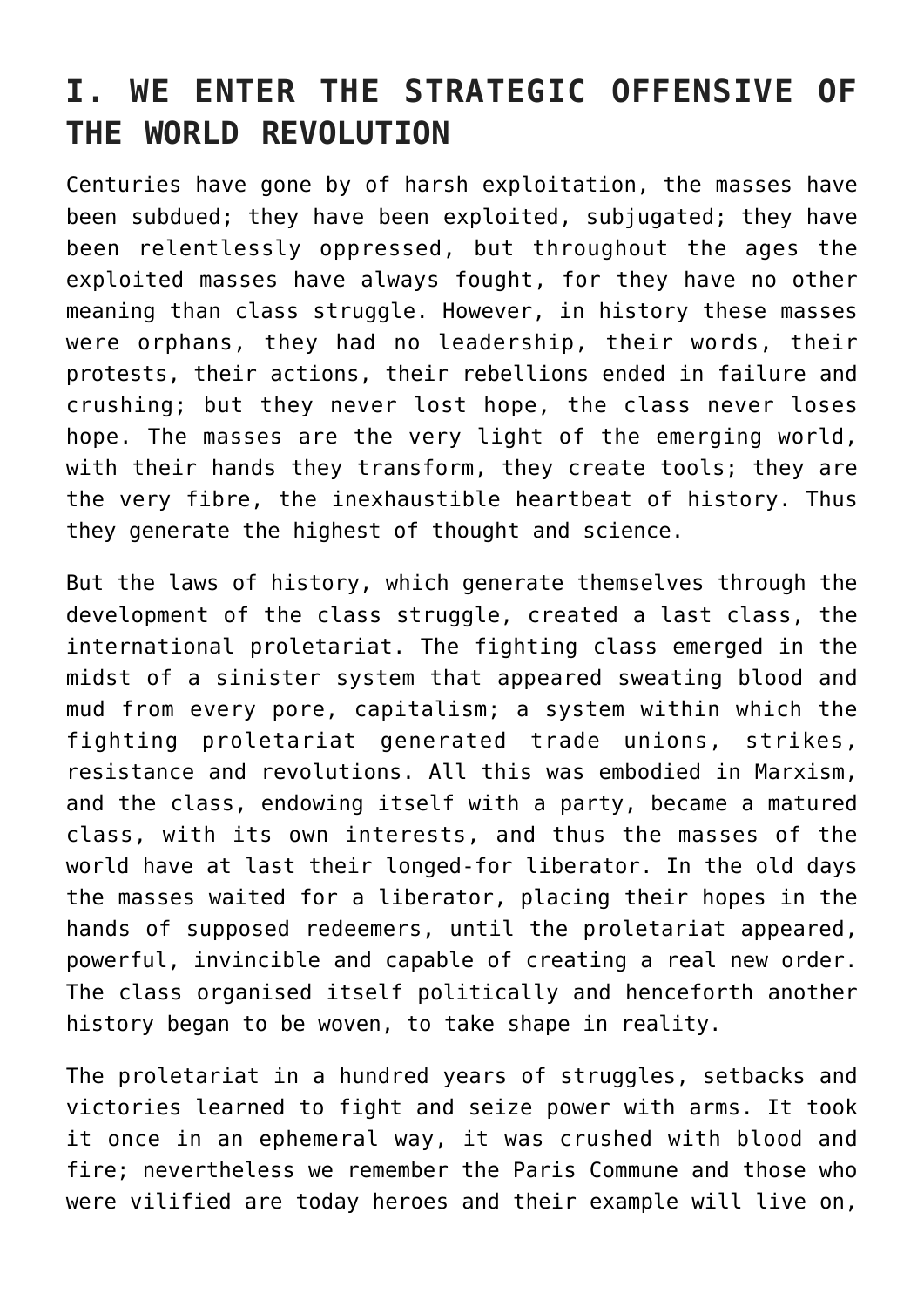while of their executioners no one will remember. The class with Lenin took power in Russia and made a powerful state, continued to fight and with Chairman Mao Tsetung gave us a new road, solved outstanding problems and the class started to fight under the banners of Marxism-Leninism-Mao Tsetung Thought.

Around the time of World War II the revolution entered into strategic equilibrium, the saintly reactionary alliances and the previously unpunished executioners and enemies were left behind. The powerful international workers' movement, the surging waves of the national liberation movement, the development of the communist parties, Marxism raised to the great heights of Mao Tsetung Thought have brought us to a new situation: we are entering the strategic offensive of the world revolution, the next fifty to one hundred years will be the sweeping away of the rule of imperialism and all the exploiters. This is history that cannot be turned back. In the hands of the working class, in the leaderships of the communist parties, in the strength of the poor peasantry, the very lifeblood of the people's war that will grow stronger every day until the old order collapses, the world is entering a new situation: the strategic offensive of the world revolution. This is of transcendental importance.

Chairman Mao put it: "the storm is coming, the wind is howling in the tower". So the vortex is approaching; the vortex is beginning, the invincible flames of revolution will grow into lead, into steel, and out of the din of battles with their unquenchable fire will come light, out of the blackness will come brightness, and there will be a new world. The old order of reaction is creaking, its old boat is taking on water, it is sinking in despair; but comrades, no one can expect them to withdraw benignly, Marx warned us: sinking they are still capable of a desperate, desperate grasp to see if they can sink us. That is impossible. Dreams of hyena blood have the reaction; agitated dreams shake their gloomy nights; their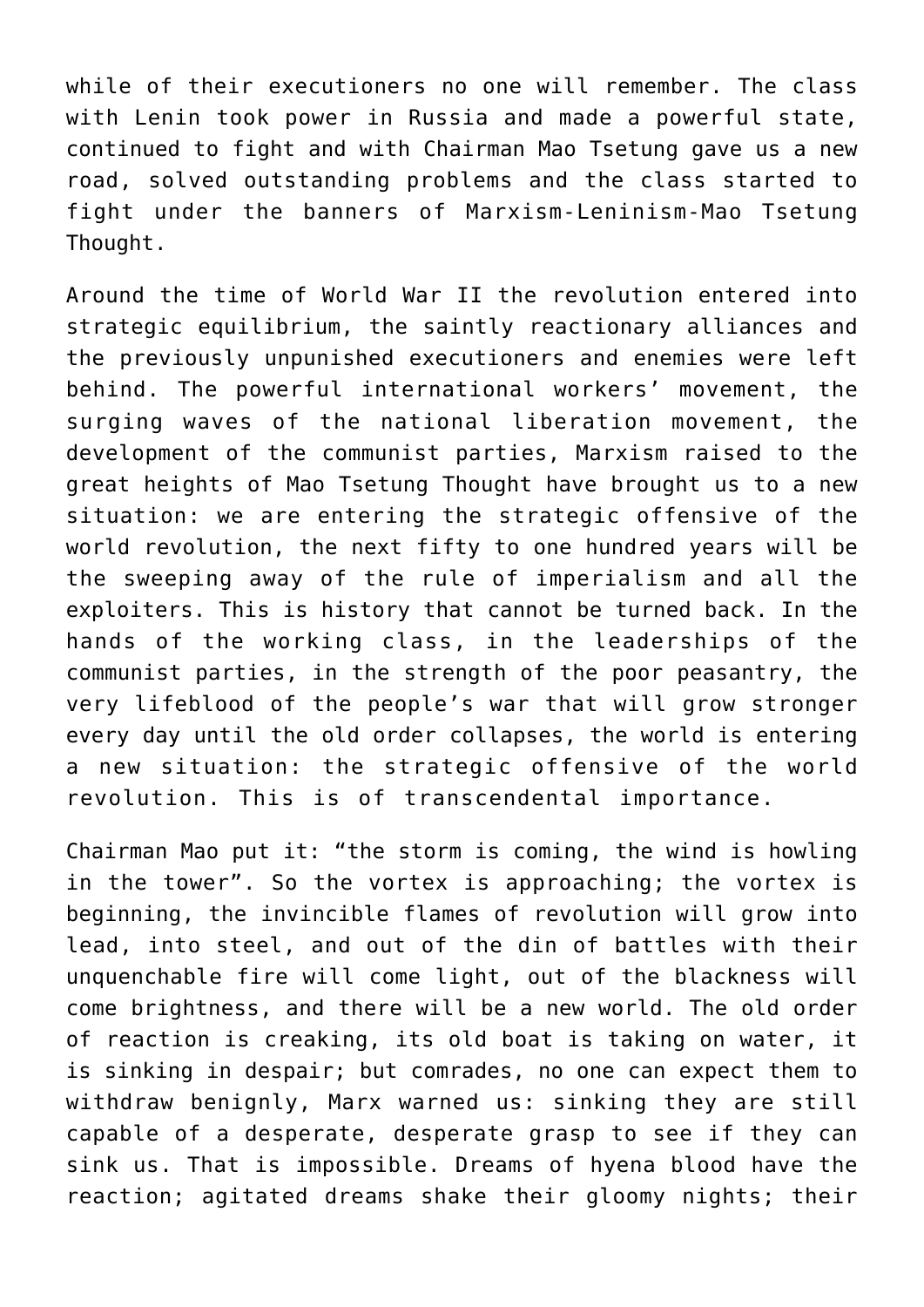heart plots sinister hecatombs; they arm themselves to the teeth but they cannot prevail, their destiny is heavy and measured. The hour of reckoning has come.

The imperialist superpowers, USA, USSR, and other powers, are invading, penetrating, undermining, destroying, seeking to plunge everything into terror. But, as Chairman Mao says, in attacking, in assaulting, in launching offensives, they spill over and enter the mighty bowels of the people; and the people are aroused, armed and rising up in revolt, they put nooses around the necks of imperialism and the reactionaries, they grab them by the throat, they grip them; and, necessarily, they will strangle them. The reactionary flesh it will flay, it will turn it into lint, it will sink these black scabs into the mire, it will set fire to what is left and scatter its ashes to the winds of the earth so that nothing remains but the sinister memory of what will never return because it cannot and must not return.

Comrades, such is the world today. It has fallen to us to live in an extraordinary epoch. Never before have men had such a heroic destiny, so it is written. It has fallen to the men of today, to these men who breathe, who struggle, who fight, to wipe reaction off the face of the earth, the most luminous and grandiose mission ever given to any generation. This is the situation we are in. The world revolution is going on a strategic offensive, nothing can prevail against it; countless legions of iron are rising and will rise more and more, and multiplying inexhaustibly, they will encircle and annihilate reaction. Reaction in tearing the flesh of the people, in unloading its bleeding claws what it does is simply to entangle itself, to entangle itself; it seeks to satiate itself in the blood of the people, but that blood rises like furious wings and those beaten flesh become mighty avenging whips and its muscles and its action become steel battering rams to smash the oppressors whom it will crush irretrievably.

Reaction, comrades, will by no means prevail. The revolution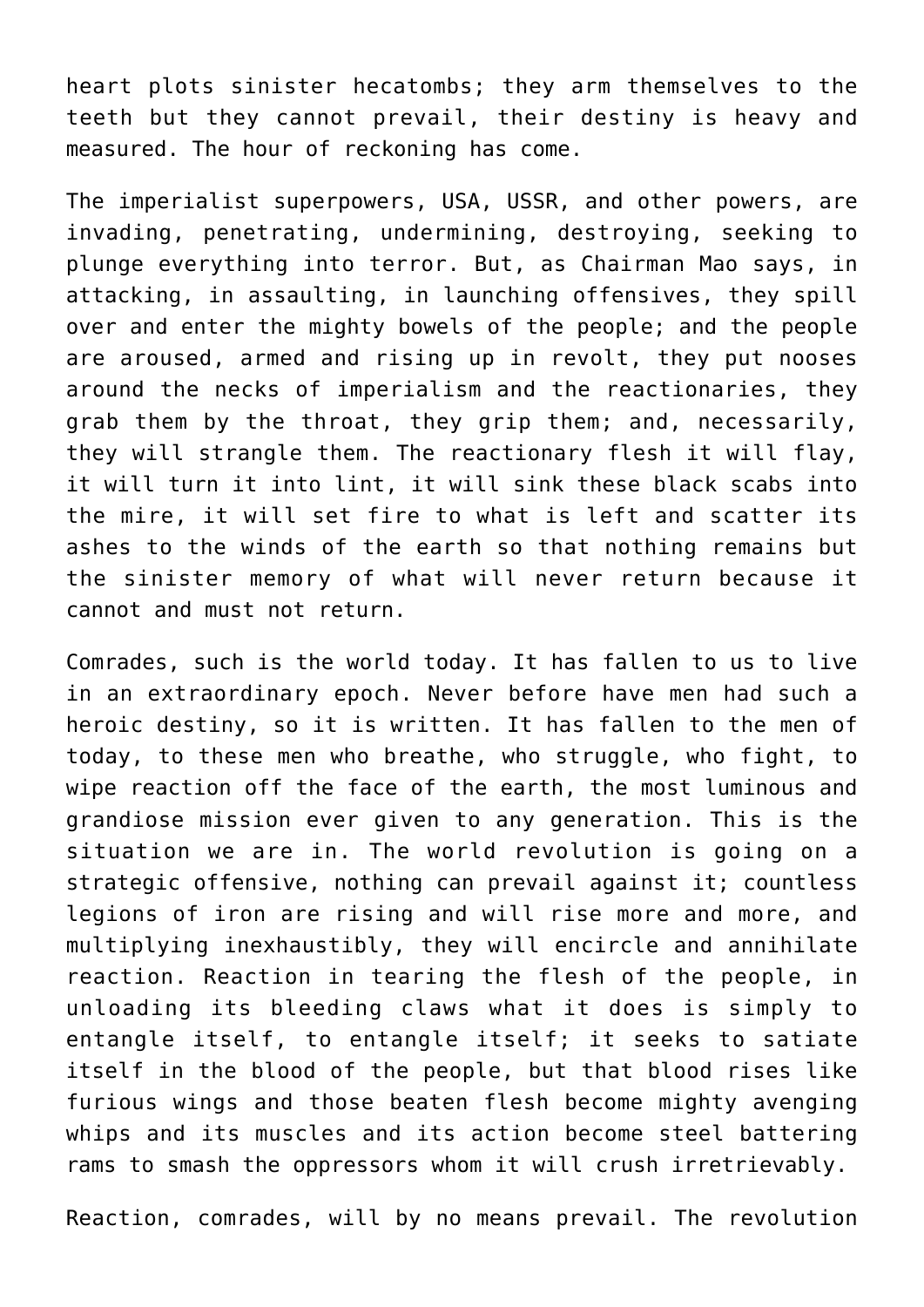will triumph; the hour has struck. The struggle will be hard, arduous, bloody; long, difficult. The triumph is ours, the mass will prevail, the peasantry will rise, the class will lead; the Communist Parties will command and red banners will be raised for ever. Reaction has entered its final chapter; that is the world in which we live.

#### **II. OUR PEOPLE BEGIN TO SEIZE POWER BY ARMS**

In this great epic of world history, our people, together with the class brothers and sisters of Latin America, together with the Latin American masses, have a role to play and are playing it and will play it even more. Our people are starting to take power by arms. It is hundreds of years of struggle; the peasant movements have shaken the roots of exploitation, but it has not yet succeeded in overthrowing them. In this country the Communist Party was forged, pure steel and light generated from Marxism-Leninism-Mao Tsetung thought. Comrades, in this town, today we are entering a third stage; that third stage is that of armed struggle. Revolution and counter-revolution are preparing for violence. They in their old and bloody violence, in their peace of bayonets, in their damned war that murders in the prisons, in the schools, in the factories, in the fields, murdering even children in their mothers' wombs.

This sinister violence is today finding the last of its shoe. The violence of the revolution is preparing to define its struggle by force of arms. Our people of rich history is finally entering the final part, the culmination of the democratic stage of the revolution; the masses are thrilled, the crescendo is rising, the storm is brewing. The reaction of this country, like the reaction of the world, is also dreaming dreams of iron and blood; it seeks to drown the revolution, to drown it in blood, to crush it. Old, black and violent dreams.

The situation is not as it was yesterday. Time has passed,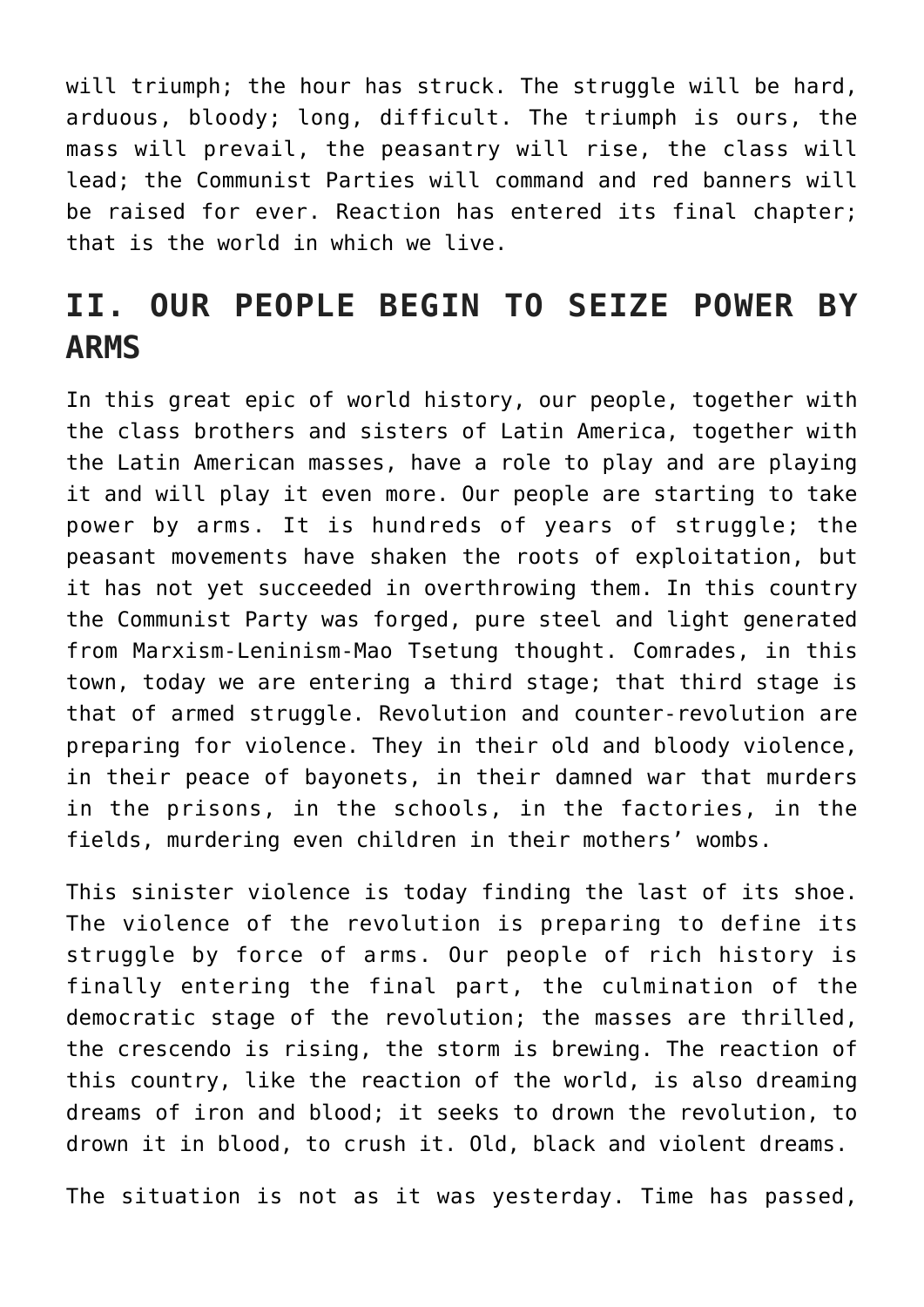bureaucratic capitalism has matured the revolution, the agrarian laws are dissapointments one after another and the peasantry has understood the lesson: nothing will be given to it, nothing can be expected from a law; the land will have to be conquered with its own armed hands. The working class is more and more powerful, more mature, higher in consciousness, greater in numbers, more powerful in politics; stronger than yesterday. The masses of the people are growing in our country. The petty bourgeoisie is becoming proletarianised, it has no other destiny but to serve the revolution and place itself at the disposal of the proletariat; it has no other destiny, it can have no other path but to serve the revolution, according to the dictates of the working class, to struggle hard along the path of the Party. It is good to remember this, because from it we must win over the intelligentsia in particular, which demands moving the masses as Mariátegui taught us; only in this way will it fulfill its role and be able to serve the greatest battle that history is preparing.

Comrades, we have concluded that we are entering the third stage of contemporary Peruvian society. But if, like yesterday, when we put forward the two moments of contemporary Peruvian society as part of the process of the development of bureaucratic capitalism in the country, and some condemned us, rejected our theses, our ideas and even, with supine insolence, disparagingly branded them as childish; What we are proposing today with a clear and precise historical vision, that our country is entering a third stage, will also be misunderstood, but it will no longer be possible to simply condemn us with the puerile label of childishness, because the times have proved us right in many things and they too will learn a lesson. However, it will not be easy for them to accept, for them to understand, they will need hard facts, concrete actions that will hammer into their hard heads, that will shatter their speculations, so that the reality of this homeland of ours may also nest in their souls.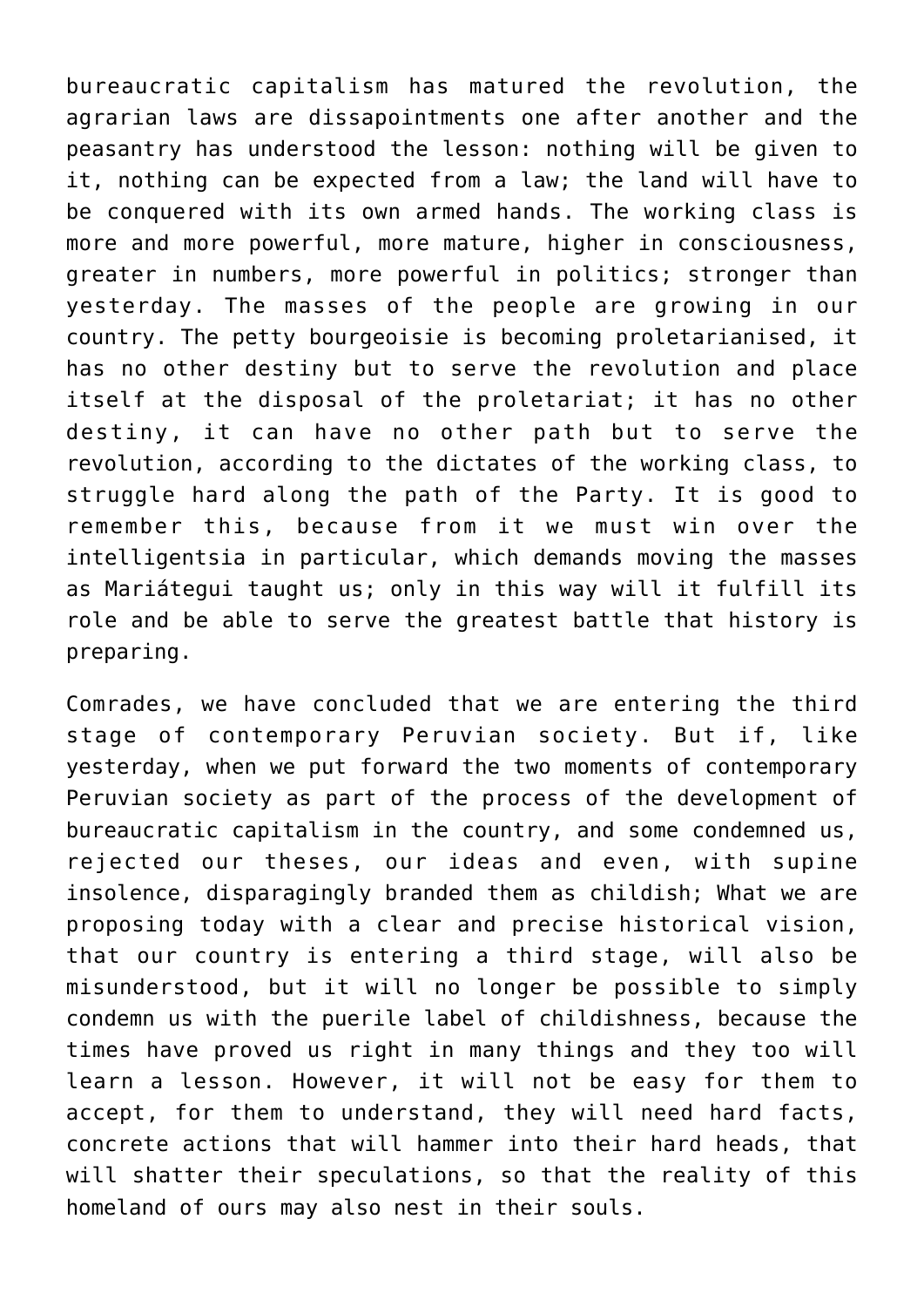The understanding of the third stage is key for this people of ours to move forward. What does this third stage imply? It implies that the revolution, the people with their armed hands begin to take power; and that reaction with 400 years of exploitation, which is added to the previous exploitation because there was also exploitation (comrades, we must think very well, 400 years of foreign oppression, a vile servile system that still exists, a state that although it is not solid, it has strength today), implies that reaction will try to contain us, will try to oppose the advance of the revolution. The fact is that, as materialists know, what exists refuses to die and reaction exists and therefore refuses to die; it is an unburied corpse but it denies, protests, resists and attacks with fury and desperation, it does not want us to put it in a drawer, it does not want us to bury it.

Thus, we must understand that the revolutionary struggle will be hard, violent, cruelly answered by reaction and it will send its black hosts to fight us, armed to the teeth they will attack the working class, the peasantry, the popular masses; they will extend their sinister, bloody claws, this is how it will be: they will lay siege to us, they will try to isolate us, crush us, erase us, but we are the future, we are the force, we are history.

Comrades, revolution and counter-revolution are also in conflict in our country, we are two parts of a unity linked and in growing struggle. The reactionaries are centred, armed, defended in the cities, in the capitals; we will take root in the countryside, in the small villages, with the masses, with the poor peasantry in particular, with the strength, with the disorganised power to organise it into a powerful army. But this will not be easy: their black and sinister hosts will come against us, they will mount powerful aggressions, great offensives. We will answer, we will break them, we will divide them; their offensives we will turn into a multitude of our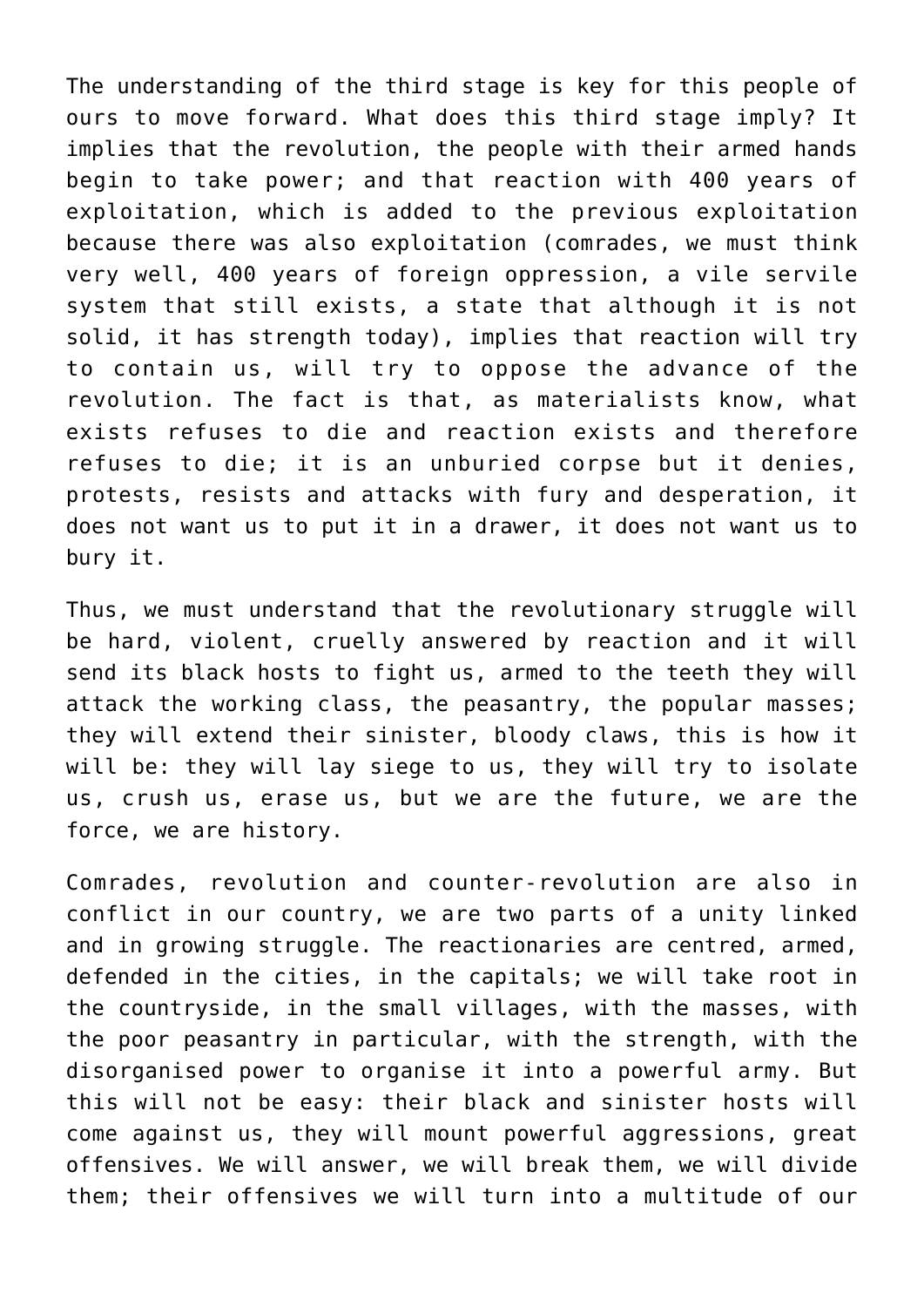own small offensives and the encirclers will be encircled and the would-be annihilators will be annihilated and the would-be victors will be defeated and the beast will finally be cornered and as we have been taught, the roar of our armed voices will make them shudder with dread and they will end up dead with fear, turned into a few black ashes.

So shall it be, comrades, so shall it be. However, the struggle will be hard, long, difficult, bloody; we must steel our souls, be strong, vigorous, fearless and sure of victory; let the confidence in its conquest nestle in our hearts, for we serve the people and the class. The problem is that with determination and firmness we will initiate the armed struggle, we will deploy it and its banners will populate our land, with resounding actions that will be recorded in history. Comrades, our people are entering to take power by arms; the greatest deed that our homeland has ever seen is underway. It will never be seen again, it will be great, that is what we will do; that is what we serve and will serve, the people and the class, the proletariat command it. We cannot, we must not fail.

#### **III. THE PARTY BEGINS TO DEVELOP THROUGH ARMED STRUGGLE**

Eighty-odd years of working class, fifty-two years of Party, ten years more or less it took a group of men headed by Mariátegui to found it, his name will remain forever in our ranks, in our people and in the people of the world and in the international working class. Time has passed, many of us have struggled, we continue to struggle, and we will continue to struggle until exploitation is erased; that is our destiny. We are a growing torrent against which fire, stones and mud are thrown; but our power is great, we will turn everything into our fire, the black fire we will turn into red and the red is light. That is us, that is Reconstitution. Comrades, we are reconstituted.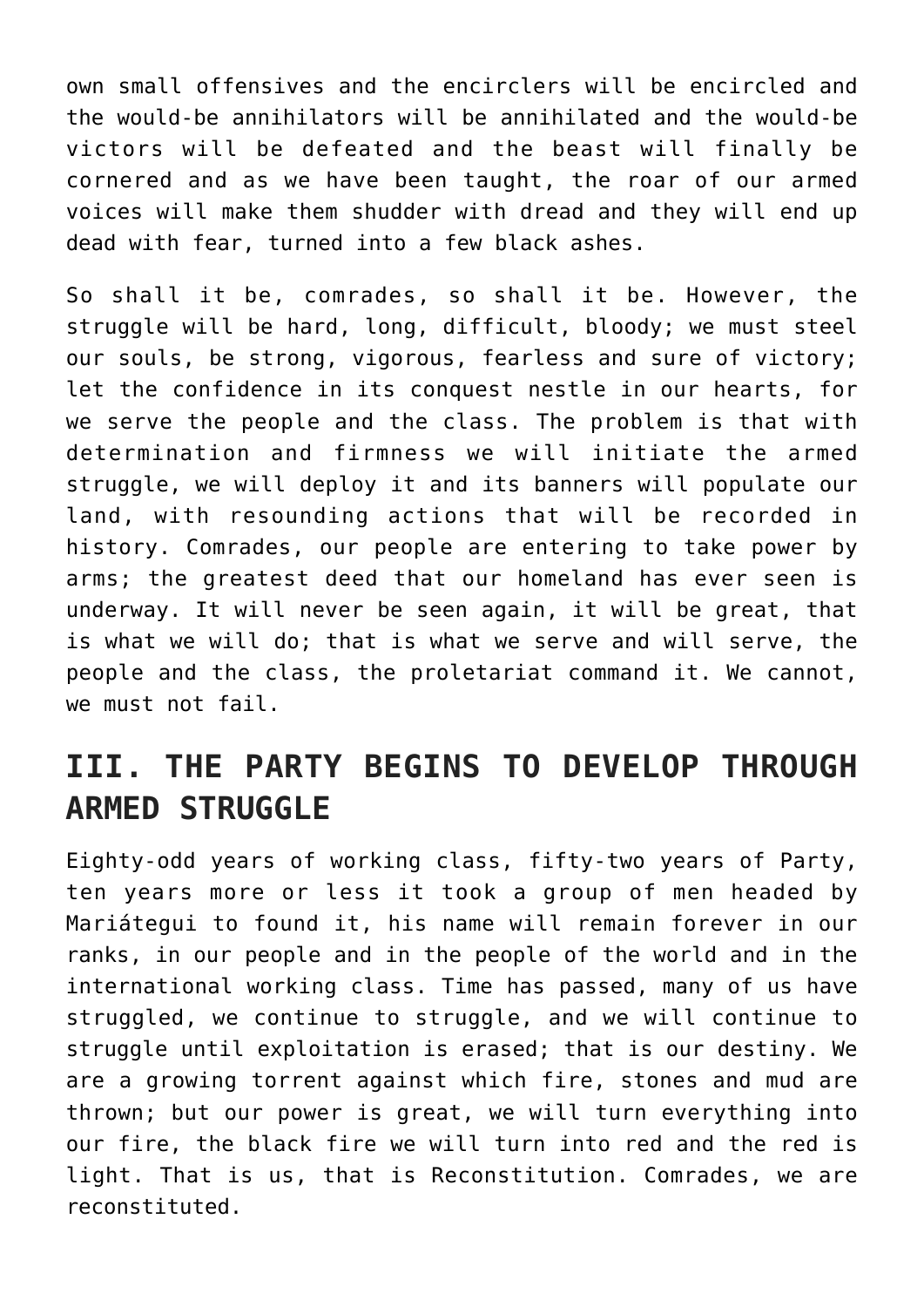The Party is a Party of a new type. This party of a new type is to take power for the working class and the people in this country. The party can only develop through arms, through armed struggle. We have learned a hard lesson in 50 years, a great lesson that we will never forget: we have no power because we have no guns. As Chairman Mao wrote: he who has the most guns has the most power, and he who wants to seize power must build an army, and he who wants to keep it must have a powerful army. That is what we will do. The Party has entered into development through armed struggle, historically that is the step we are taking, we will not be able to go back.

Comrades, we can already say: development has won, the possible destruction, as it had to be, has been averted; the Party will not be destroyed, this is a conclusion that we can draw from our 2nd Plenary Session of the Central Committee and this 1st Military School. We have accomplished a task that we are only just beginning to measure. We said to ourselves: how to develop the Party, through armed struggle; simple and brief answer, that is how it is; we said to ourselves, in critical times the situation enters into serious conflict and according to the law of contradiction, certain circumstances can lead to development or destruction, of course transitory, but not for that reason it stops being destruction that could have made us muddy or make us march through a quagmire.

The Party has won as it had to. Destruction cannot take place. The Party enters firmly, resolutely, willfully, energetically in its development. Comrades, that is what comes out of these meetings. However, what contradiction is being discussed? Entering the armed struggle presents us with a contradiction: the old and the new; the development of the Party through the armed struggle is the new; the old is what has been done up to now, even the good, even the best we have done has begun to be the old and therefore it will be added to that tradition, to that great garbage generated by the parties, the organizations and the classes throughout decades, of that we must be very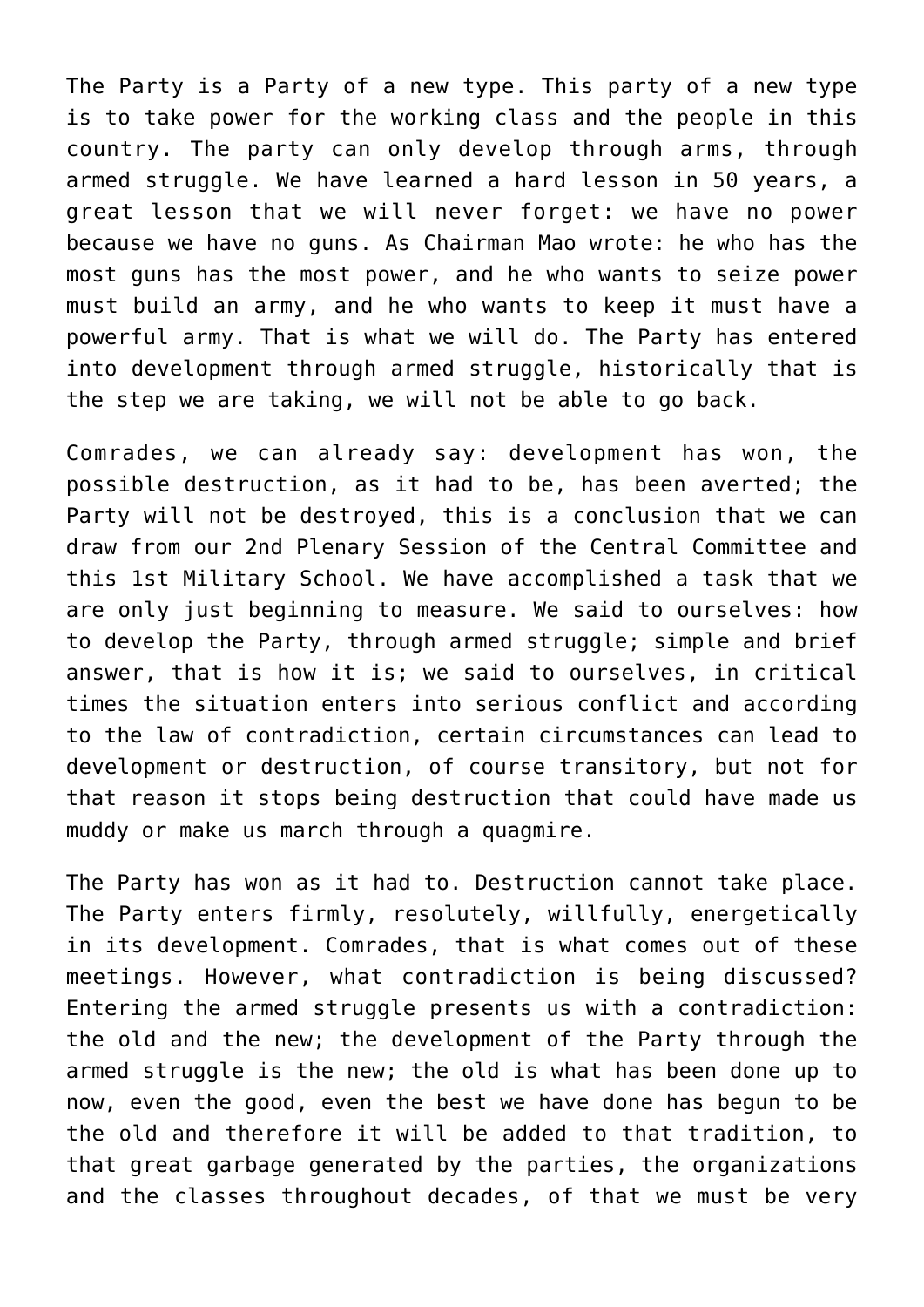clear. There is only one new thing: to develop the Party through armed struggle. That is our contradiction today. Just as at the international level it is the contradiction between the strategic offensive and the strategic defensive in which reaction enters, just as in the country the contradiction is between the armed people and the armed reaction, to settle through the people's war the inevitable triumph of the class and the sweeping away of 400 years of oppression. There is also a contradiction among comrades in the Party, let no one be in doubt, let it rather call for serious reflection.

Communists today must be very clear about what is new and what is old. I repeat, what is new is the armed struggle, it is the unfading flames of the people's war, it is the steel that must become finer, the sharp sword, the piercing lance to wound the entrails of reaction, that is what is new; that alone is what is new, the rest is the old, it is the past and from that past we must guard ourselves because the past always tries to reestablish itself in a thousand ways in the new.

Comrades, let us not forget that to guarantee and consolidate as 100, we must advance as 200, the advance today as 200 means to start the armed struggle; to start the actions is the guarantee to sow the new thoroughly, with lead, crumbling the old walls, that is the new; the rest is the old, comrades. This is how we must understand it and be very clear about it. The Party has therefore entered into development through arms, that is a fundamental situation. Having said that, we have three things:

First, we are entering the strategic offensive of the world revolution, that is our context. The rising revolutionary tide is on our side.

Second, the people are entering to take power by arms. The future will be decided by the people's war we are launching.

Third, the Party will develop through armed struggle. In this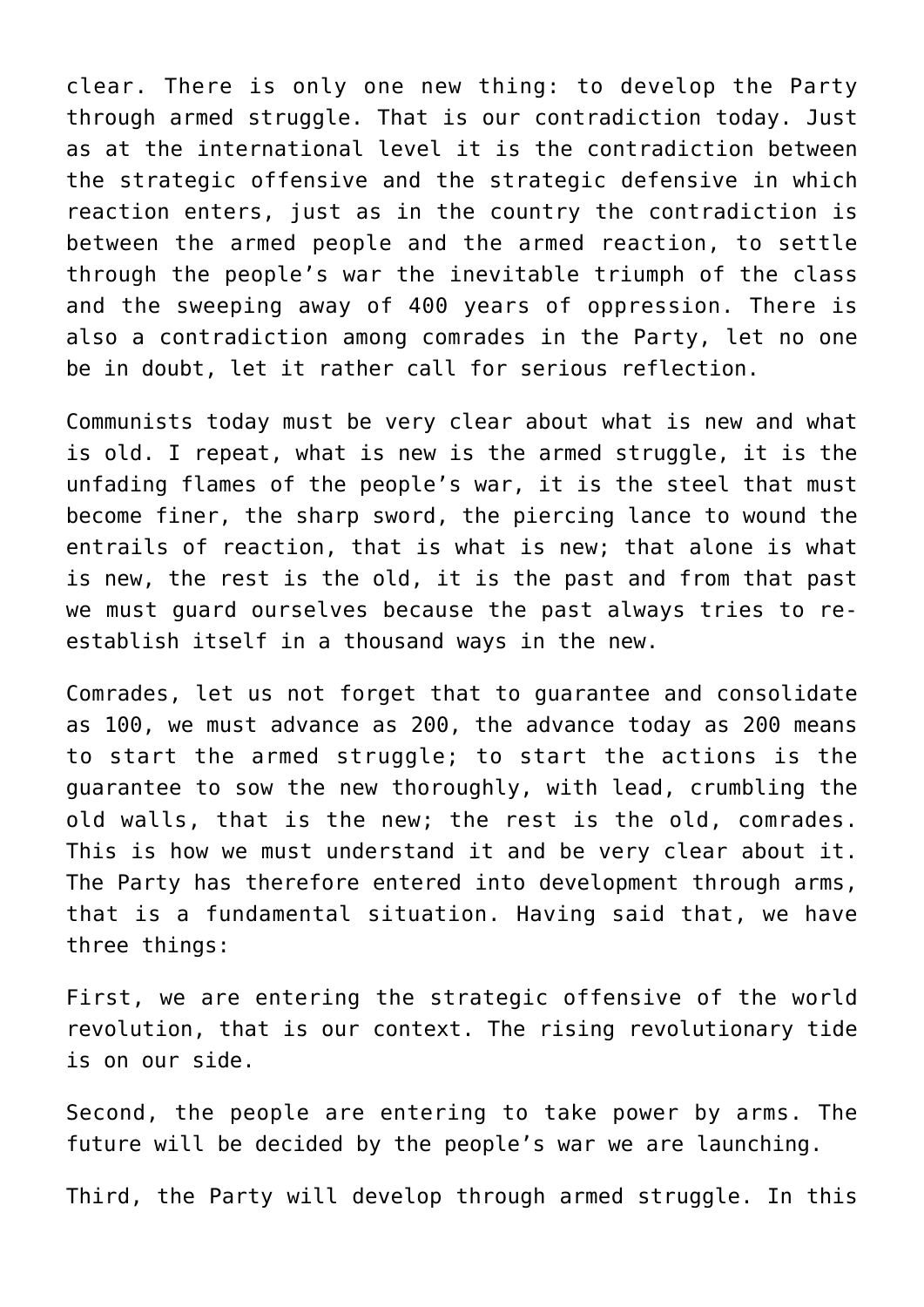way the party will become the powerful party that the revolution needs and how it needs it will be forged.

Comrades, the world process, the process of the country and the process of the Party are combined. Therefore, the future is assured, it is palpitating in the warlike actions that we will begin to carry out; it is tender, it must be cradled with the clash of arms, it must be developed with guerrilla warfare, it must be strengthened with people's warfare; it must be nurtured as the seed of a nascent army in armed detachments, it must be developed as a guerrilla army and it must be shaped into a powerful army.

Comrades, these three conditions determine that the Party will lead the struggle of the armed masses and in our mind, in our heart, in our will, the people's power is invincible. We carry it with us. We have no rearguard at the beginning or we will have a small, weak, fragile and variable rearguard. Comrades, let us not forget the people's power, the state of the working class; the state of the workers and peasants marches with us, we carry it on the tips of our guns, it nests in our minds, it pulsates in our hands and it will always be with us, burning in our hearts. Let us never forget it, it is the first thing that must be in our minds. Comrades, it will be born fragile, weak because it will be new but its destiny will be to develop through change, through the variation of fragility, like a tender plant. The roots we will put down from the beginning that will be the future of a vigorous state. All this, comrades, begins to be born from the most modest and simple actions that tomorrow we must initiate.

These are three things combined: world history, the history of our country and the history of our Party, three convergences, three realities, three conjunctions and one single final conclusion, one single unshakeable truth, one single future. The revolution will nest in our homeland, for that we are responsible.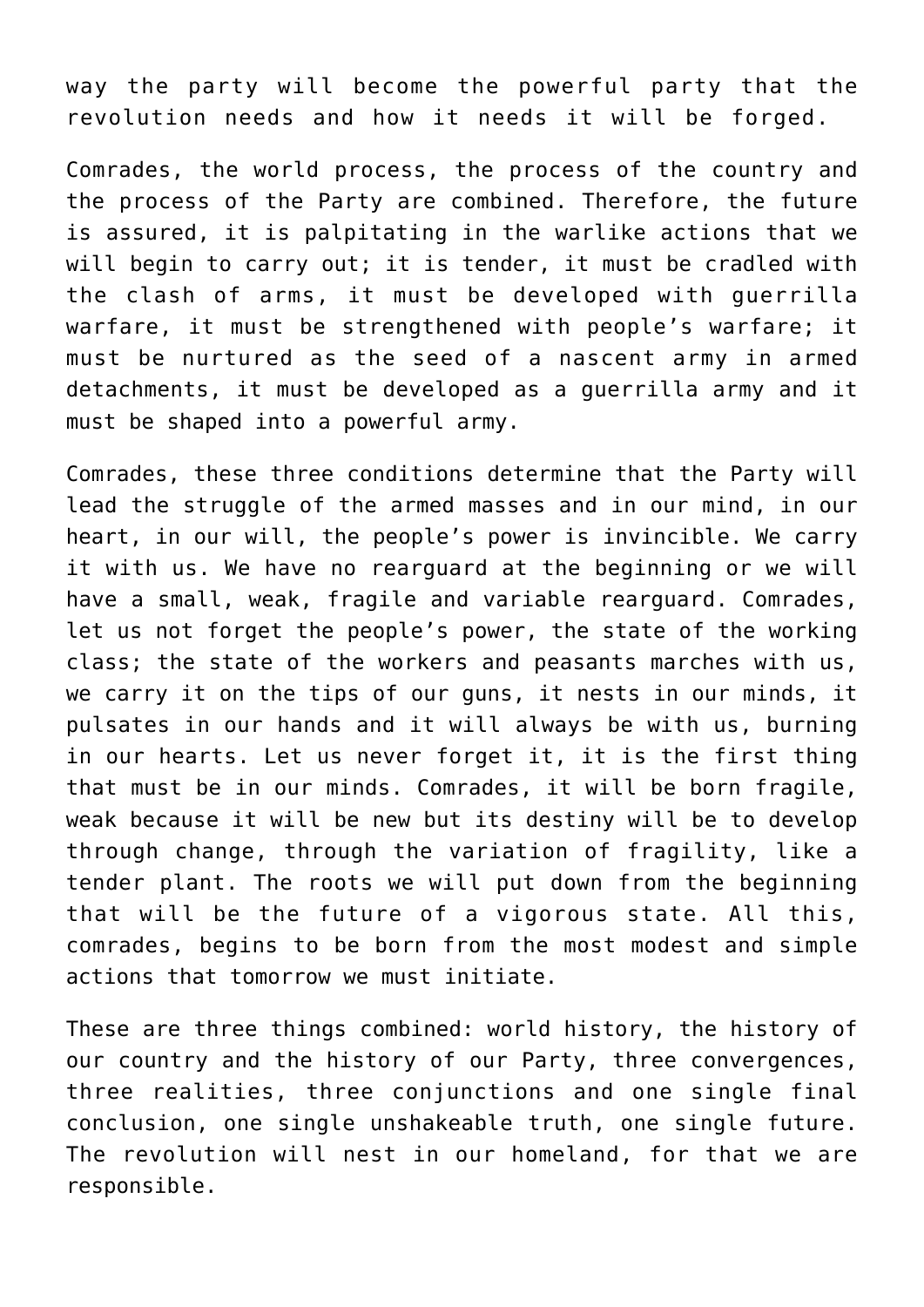#### **IV. WE BEGIN TO DEVELOP THE MILITARISATION OF THE PARTY THROUGH ACTIONS AND IMPLEMENT THE PLAN OF INITIATION.**

It is a derivation of the three previous questions. It is a logical, necessary, irrefutable and irreversible, forceful conclusion. From the three questions mentioned above, the Party in the 2nd Plenary Session of the Central Committee has defined "To develop the militarisation of the Party through actions"; it sanctions that through warlike actions the Party will become the powerful and recognised vanguard of the working class of Peru, the recognised centre of the Peruvian revolution. The Second Plenary Session has sanctioned a "plan for the beginning of the armed struggle" which solves a problem not solved until today: the beginning of the armed struggle; this comrades, is not to make us proud, it is to understand our immense responsibility, just for that. Conceit must never be anywhere near us; modesty and simplicity must accompany us; and the more we do, the more modest and simpler we are because we are faithful servants of the class and the people. That is how we must learn to be. Many things will change even more profoundly in us. We have, comrades, through the work of world history, through the work of Marxism-Leninism-Mao Tsetung Thought, through the work of our people who are entering to define their history by arms, through the work of fifty years of Party struggle, of countless communists and as a derivation of what our founder himself set in motion, we have solved the problem of the beginning of the armed struggle. We have solved the first fundamental military problem, how to start the armed struggle. We know what to do, how to arm ourselves and, most importantly, how to raise the peasantry in order to wrest a guerrilla from the powerful land that is the peasantry through arduous struggle; we know how to confront the siege and also how to break it.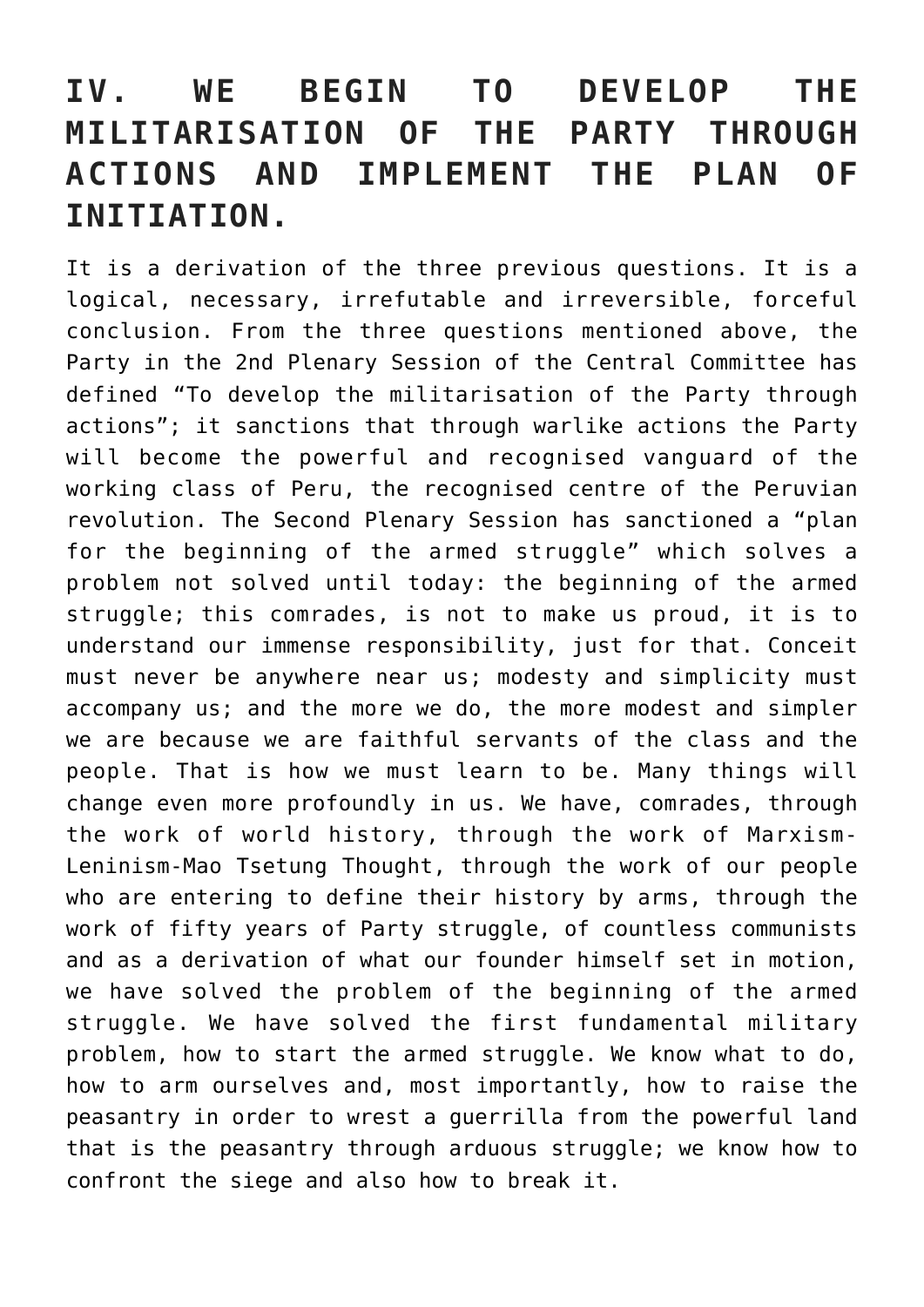Comrades, the problem of the beginning of the armed struggle in Peru has been solved, let there be no doubt about it. We have nothing to doubt. The problem is solved. Take it for what it is, a derivation of Marxism-Leninism-Mao Tsetung Thought; take it for what it is, a consequence of our people taking power by force of arms; take it for what it is, a derivation of fifty years of the Party. Then we will have a sense of history, then we will understand and then we will know where we must go and what port we must surely reach.

#### **V. WE ARM OURSELVES THEORETICALLY AND PRACTICALLY TO BEGIN THE ARMED STRUGGLE**

We armed ourselves theoretically and practically with the Military Line and with general political mobilisation, forming detachments and developing actions, we started the armed struggle. This is what we must record most indelibly.

This 1st Military School is historic. We asked ourselves, what is this school? If the 2nd Session of the Central Committee is "the bells of glory", what is this school? Let us say it again: "Seal and Opening" because it seals and opens. It seals our unarmed life, it opens our people's war. Comrades, that is what this school is. Here we had to implement the agreements of the 2nd Plenary Session of the Central Committee; we have successfully fulfilled them and solved problems that the Central Committee should sanction very soon, at the same time arrange the readjustment of the Party and start the actions.

Thus, the party, through its central organisations, its leaders and cadres, arms itself with its military line, in theory and practice. The final meeting itself, comrades, is a demonstration of the distribution of forces: a demonstration of the encirclement and annihilation of pessimism and opposition; what opposition there could be among us and in us has been annihilated and burnt, optimism has been raised and enthusiasm has overflowed; the victories to come have been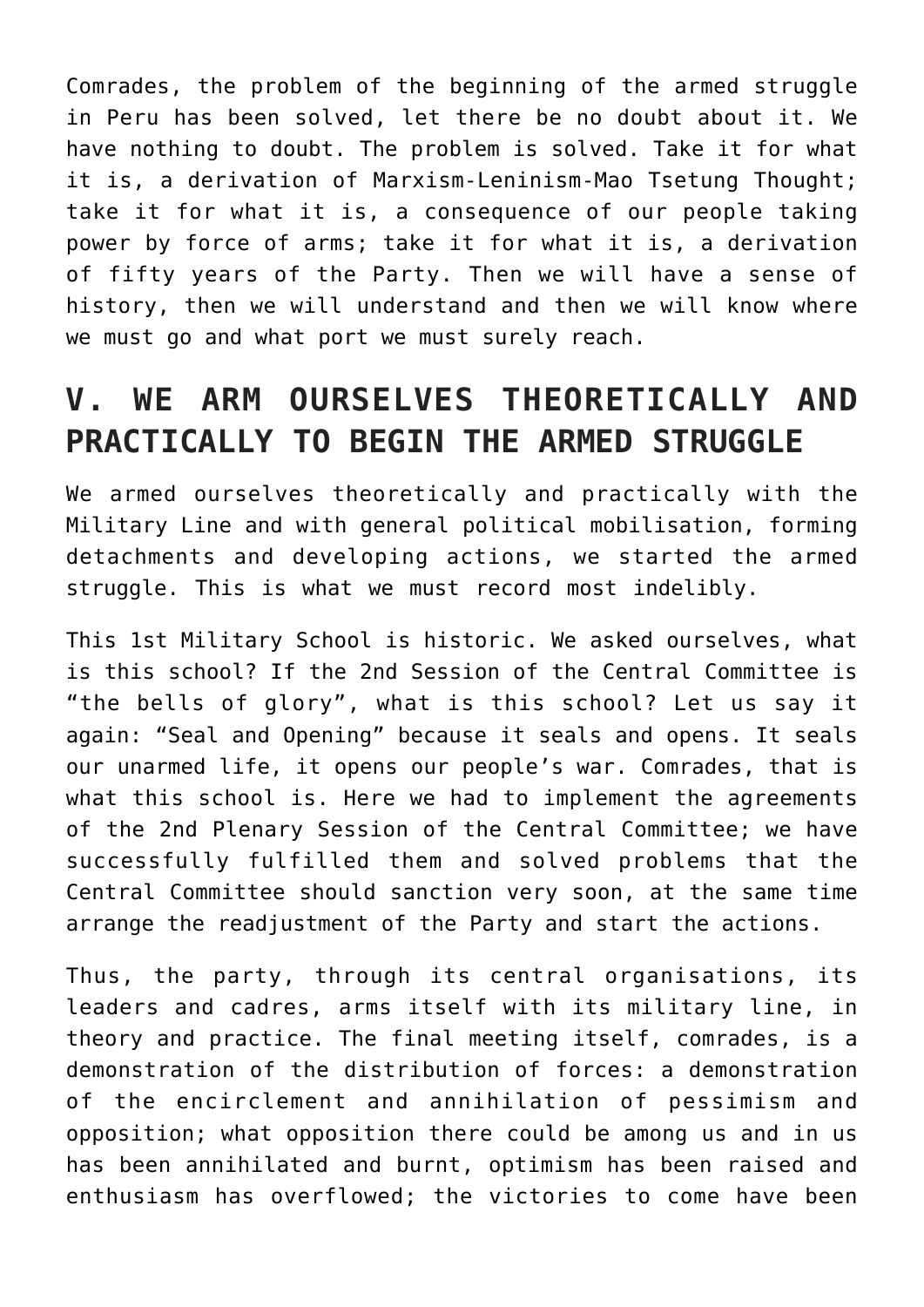unfolded. This is how it must be understood. We have seen fighters marching: we have seen fighters advancing, leaders at the head, breaking through; we have seen the ranks following to maintain and support the action; we have seen at the end the defining action, passionate, burning with faith, to conclude by taking the summit. What we have done today is an example of how to act militarily; that is why we say that we are arming ourselves theoretically and practically, and by arming ourselves, the cadres and leaders, the fundamental effective, we have obviously entered into the general political mobilisation. Let us remember Chairman Mao: the key is to move the cadres; this has been achieved. So the mobilisation has begun and what has been done here will have a more powerful ripple effect tomorrow, because the masses of the Party are longing to hear that we must take action and they want to know how to do it. Comrades, we go to the rank and file as bearers of good news; we must implement the starting plan and we must do it tomorrow, this is what the beating hearts of the militants and the masses working together with us are burning to hear, they dream of realising.

Comrades, the general political mobilisation of the Party is underway, by forming armed detachments and developing military actions we start the armed struggle. This is what this meeting is all about, that is why this meeting is a seal and an opening.

#### **VI. WE ARE THE INITIATORS**

We are the initiators. We begin by saying we are the initiators, we end by saying, we are the initiators, initiators of what, of the people's war, of the armed struggle that is in our hands, shines in our minds, beats in our hearts, stirs uncontainable in our wills. That is what we are. "A handful of men, of communists, obeying the mandate of the Party, of the proletariat and of the people, on that 19th of April, history will tell, standing up they expressed their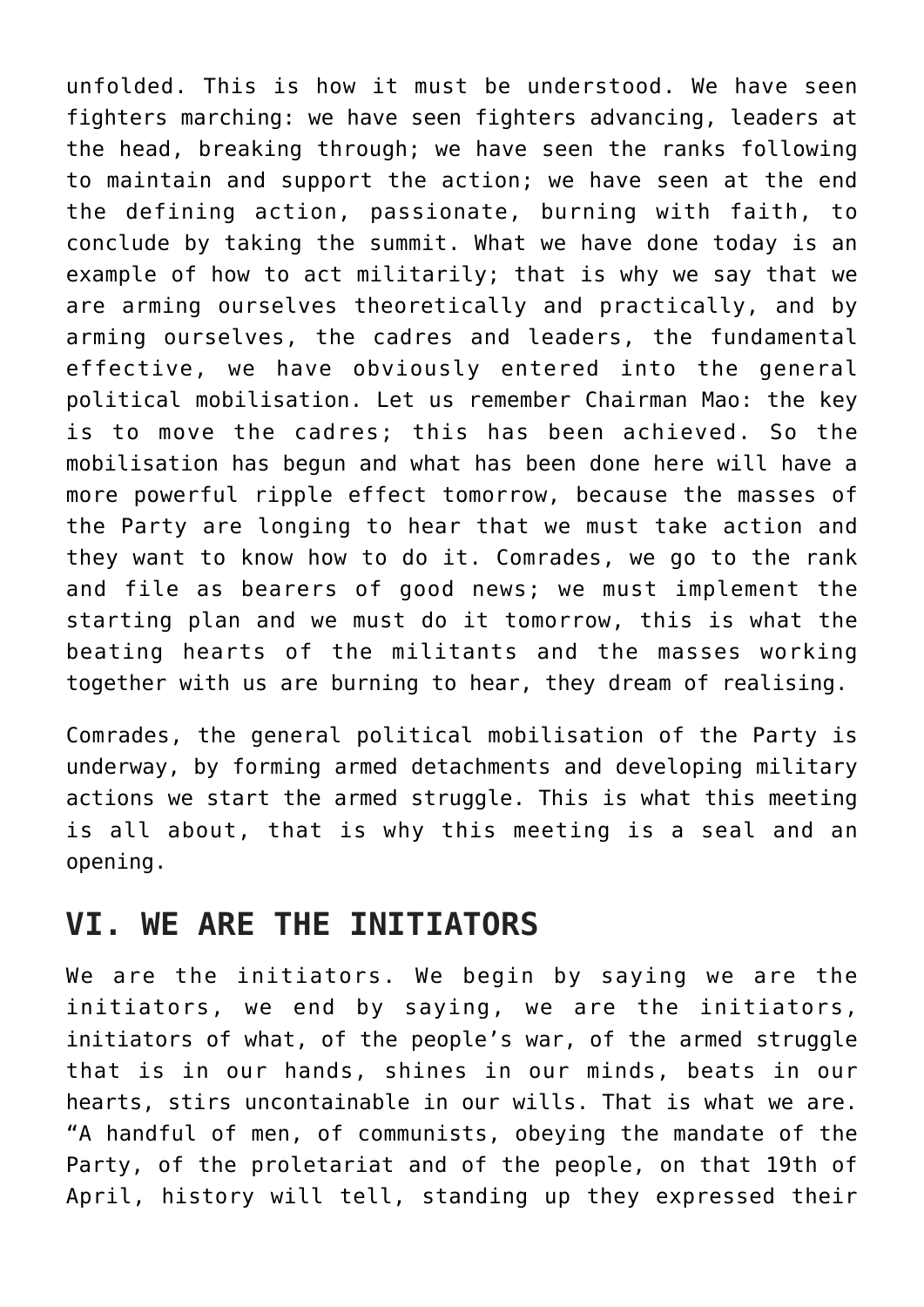declaration of revolutionary faith, with hearts burning with unquenchable passion, firm and resolute will, and with clear and audacious minds they assumed their historic obligation to be THE INITIATORS; and what they decided on April 19 they translated into autumn in boycotts and harvests, they continued in actions against reactionary power, aiming at local power, they continued with invasions and with the rising peasant masses they started guerrillas, and the guerrillas generated the powerful army that we are today and the state that is sustained by it. Our country is free…"; so you will say comrades, so you will say. This is embodied in our apparently simple but historically significant party decision.

Comrades, do these three final questions pose contradictions for us? Yes, they also present us with contradictions. Here, in the Party, in our agreement to "Develop the Militarisation of the Party through actions" and to implement the Plan of Beginning, the essence of the new, the new of the world that cannot be stopped because it arises today from armed hands and more tomorrow, the new of our country, the armed settlement, is concentrated, and the step of the Party to develop itself through arms, through armed struggle, is concentrated. Thus, in the question of developing and implementing the initial plan, the new is concentrated and confronted with the old. The old will try to oppose it, but it is already defeated, it is a great defeat of rightism. Destruction is already conjured up; development has triumphed, let us shape it through thundering, let us write it in lead, let it be written forever on pages of steel on the backs of mountains, but never again can it be erased or written in the opposite direction. That is the contradiction. It all comes back to the fifth problem at the last minute. The contradiction goes into the problem of weapons, war, armed struggle, initiating it. If until today we have acted as unarmed people, the problem is that we are going to act with armed hands; from times of peace to times of war, and times of war have other demands, other peremptory demands.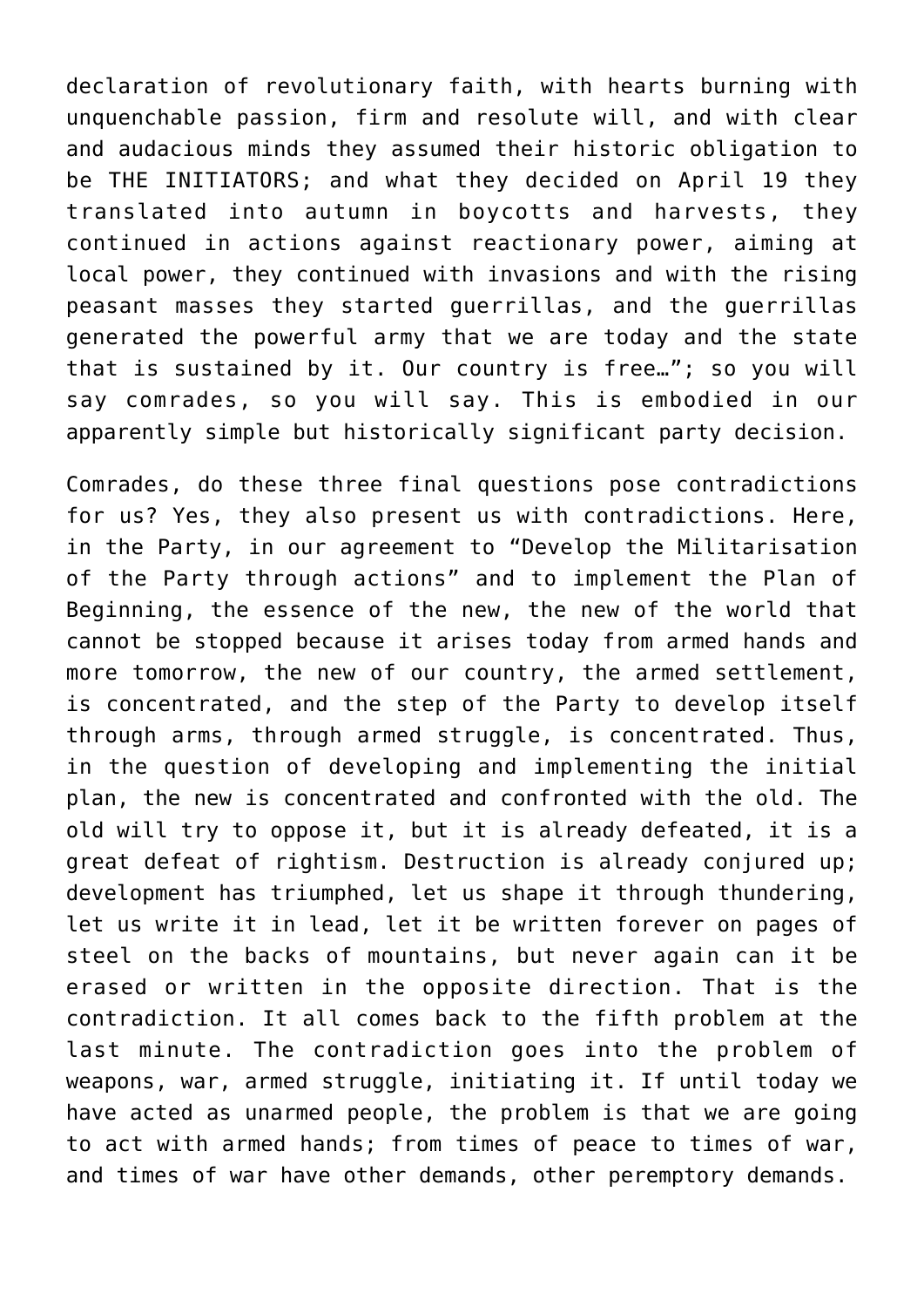Comrades, contradictions crowd in but we manage them. We have learned to handle history, laws, contradictions. It is in our hands to resolve everything by translating it into acts of war; nothing will stop us. We will irreversibly move into wartime, contradiction will unfold, the new will triumph, it leads us to the end.

We are the initiators, what contradiction is facing us? We and the other communists of the rank and file who are us, present or not, who pulsate in us, are looking forward to what we decide here. We all have a problem, a contradiction: the great rupture. The time has come comrades, the time has come. It is the time of the great rupture. We shall break all that binds us to the old and rotten order, to destroy it utterly and completely, for if we have any interest in that outmoded world we cannot destroy it. Individual men can be weak, each one of us must think well; one as an individual, as a person can be fragile and weak; but the revolution is all-powerful and the armed revolution even more so because it is sustained by the masses, which is the strength of the earth, because it is led by the Party, which is the light of the universe.

Comrades, we are entering the great rupture. We have said many times that we are entering a rupture and that many ties must be broken because they bind us to the old rotten order and if we do not do so we will not be able to tear it down. Comrades, the time has come, there is nothing to discuss, the debate has been exhausted. It is time to act, it is time for the break and we will not do it in slow and belated meditation, nor in corridors or in silent rooms, we will do it in the heat of warlike actions, it will be the way to do it, a proper and correct way, the only way to do it. There in actions, as we have studied, the conscious capacity of men is intensified, the will is more tense, the passion more powerful, the energy devilish. Comrades, there we will find the energy, the strength, the capacity sufficient for the great breakthrough. That is where we have entered. The trumpets begin to sound,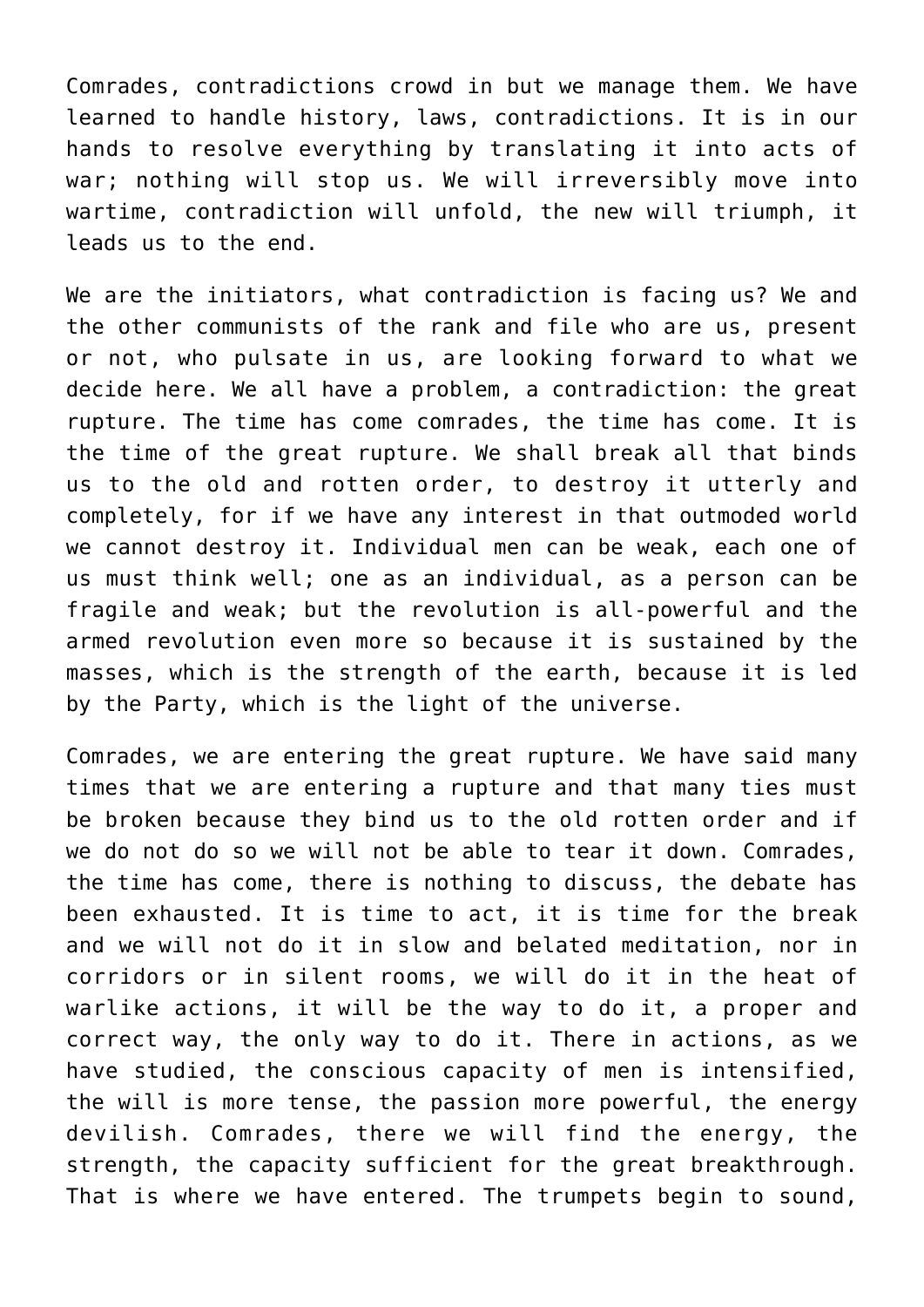the rumour of the masses grows and will grow more, it will deafen us, it will draw us into a powerful vortex, with one note: we will be the protagonists of history, conscious, organised, armed and thus there will be the great rupture and we will be the makers of the definitive dawn. That is what we have entered comrades.

I want to conclude: this School, this 1st Military School of the Party is a seal and an opening, it seals what has been done until today, it opens tomorrow. What we have done so far is positive, it has borne good fruits. By their works you will know them, it is said; the works are done, in front of us, there is nothing to prove; what we have done so far has been good. The opening, what we have to do, will be even greater and ultimately, it will be the only great thing we have to do. It will come out of the guns of the gun barrels(out of the barrel of the guns?), it will come out of the direct action of the Party on the masses. It will come out of people's war.

Comrades, this School is simply historical, the dimension it has, we could not understand it, we could not weigh it properly if we do not look decades ahead. This is the School of Initiators, that is the name given to it by the Central Committee, it is in one word ILA 80. What it means: Initiate the Armed Struggle in 80, that's what it means. It is a commitment, it is a challenge; we are summoned, we will surpass it; I don't say we will fulfil it, but we will surpass it because that is the demand and the historical necessity and nobody can say otherwise.

Comrades, the School of Initiators, ILA 80, today is this: to start the armed struggle in 80. Decades later, in the future, it will be like this: ILA 80 will be translated like this: the armed struggle started in 80. That is what we have done here. That word is very beautiful, it has a double meaning and if we see more it has another meaning: it is the concreteness of what has been done so far, it embodies all the past. What was guiding us comrades? To start the armed struggle, isn't that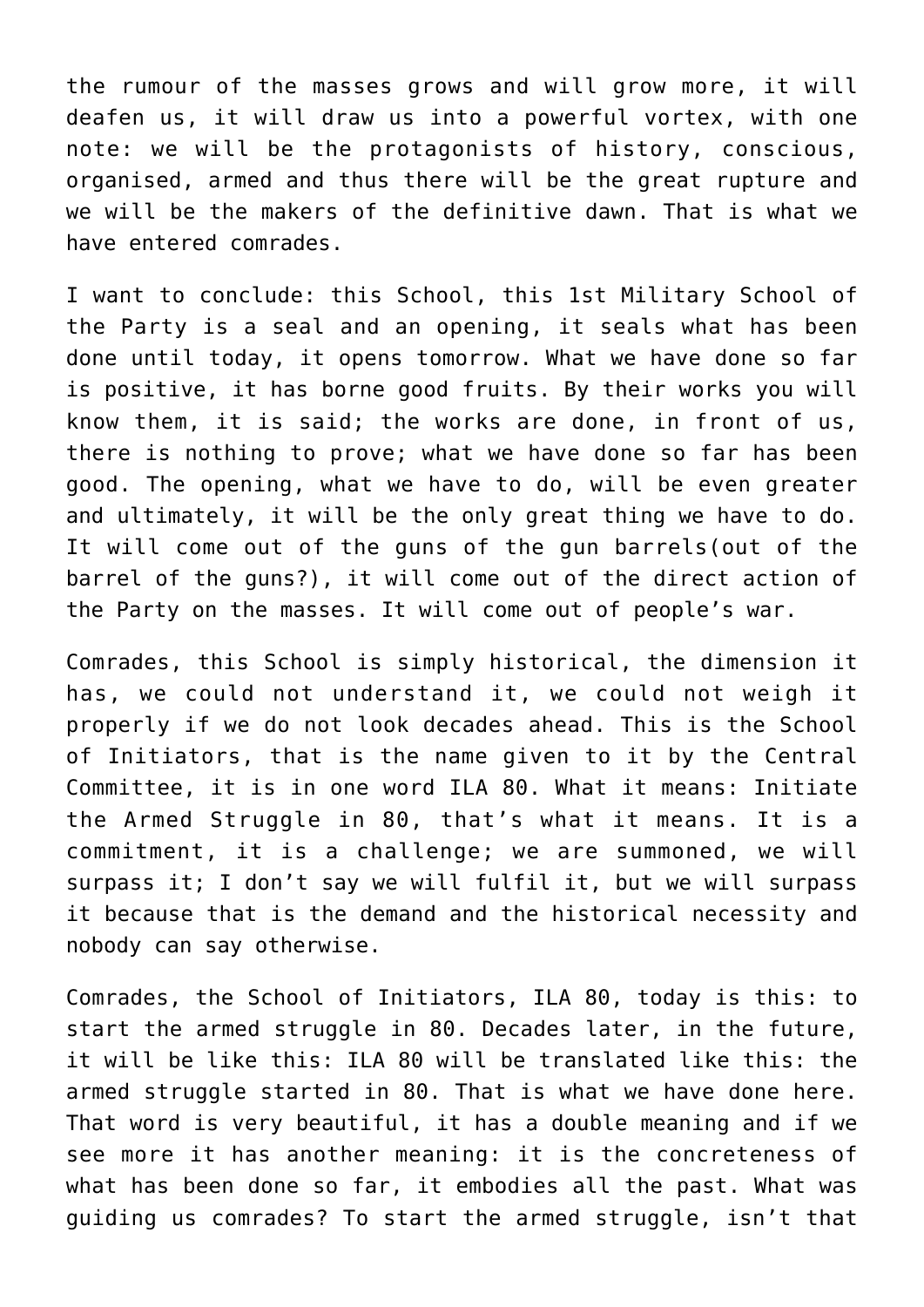what the 9th Plenum says? Comrades, it is therefore the past that is concretised, in the present that is opening and it is the future that will have to be fulfilled irremediably. All this is ILA 80. Concretisation of what was agreed, ILA 80 is that; the concretisation of the past agreement to start the armed struggle, it is in the present to start the armed struggle today, in this year and it will be in the future, the armed struggle started in 1980.

Comrades, everything that we have done in these difficult days, in difficult moments, but in conclusion, fruitful, good, healthy, vital days, everything is concretised in the "School of Initiators: ILA 80".

The Central Committee, the Political Bureau of the Central Committee, congratulates those present, everyone, because through their action they have contributed to the realisation of this reality. It congratulates the Party because through its action it has made this reality a reality; it congratulates the masses, our people, because their action of centuries has become a reality here. It congratulates the working class of the world, the international proletariat, the peoples of the world because its action has borne fruit here. It pays homage, as it will always have to do, to the unfading banners of Marxism-Leninism-Mao Tsetung Thought, because all that is so great and will always live on has been realised here. Marxism-Leninism-Mao Tsetung Thought has taken root among us, the international working class and the peoples of the world have taken root among us, the Party, our people, our class has taken root here, the spirit of the revolution has taken root here. It has come at last: all our struggle has been validated. At last, comrades, it has been realised: Start the armed struggle today. Everything that has been done, including the mistakes that have served as experience, is validated here, that is the essence of this School.

The Central Committee, the Political Bureau of the Central Committee feel and express, through the speaker, immense joy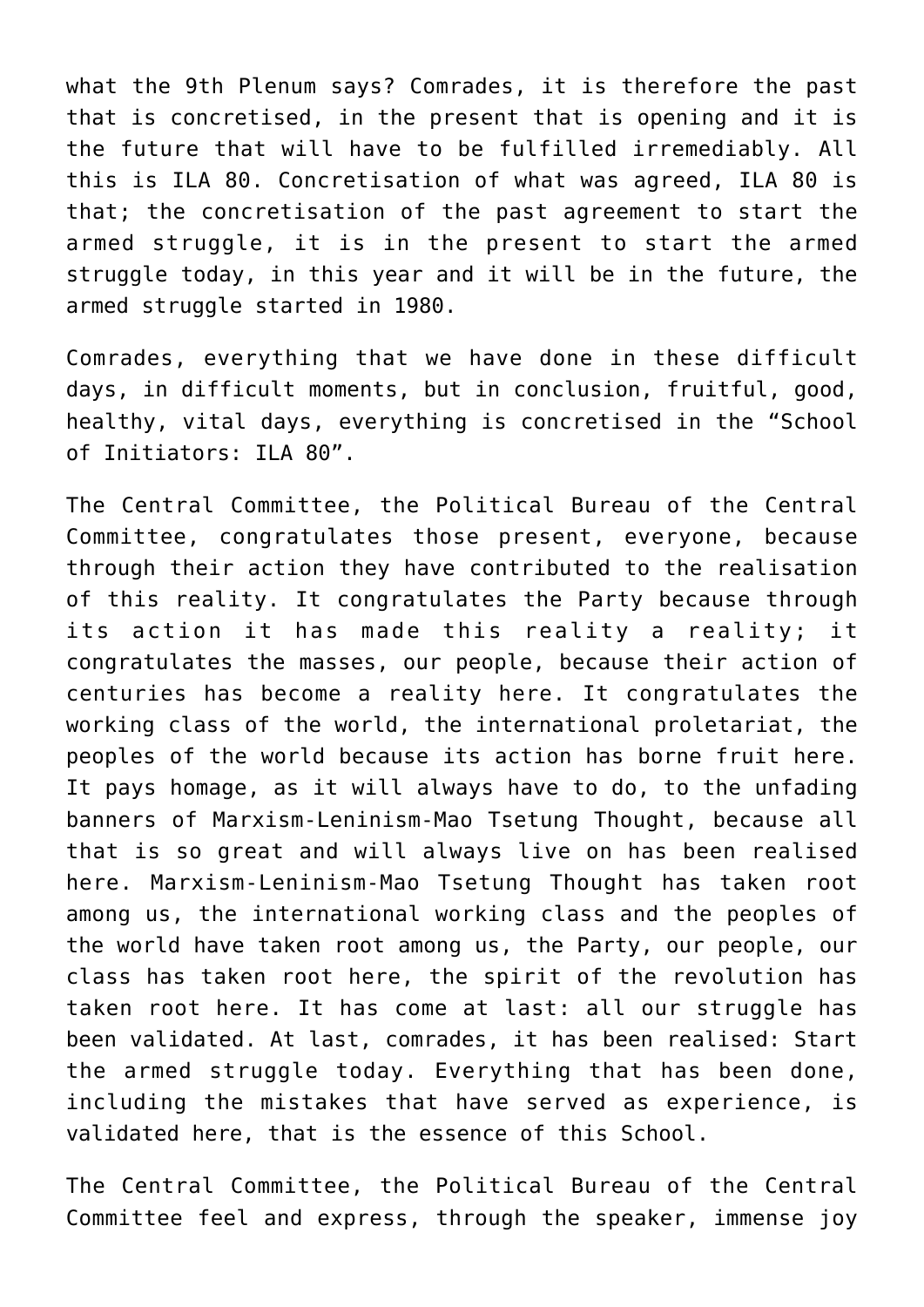because we have fulfilled a simple and great task: that the armed struggle, initiating the armed struggle, ILA 80 nests here and defines, concluding the past, specifies the present and opens the future. Comrades, we have fulfilled, therefore the future opens, the promise, the hope opens; let us remember the words of an old sage: "What life promises you, you fulfill to life".

Marxism-Leninism-Mao Tsetung Thought, the international proletariat and the peoples of the world, the working class and the people of the country, the Party with its rank and file, cadres and leaders, all this great joint action of centuries has been realised here. The promise opens, the future unfolds: ILA 80.

Our duty is to fulfill it. What has been given to us as the future we must fulfill it to life, to the people, to the proletariat, to Marxism-Leninism-Mao Tsetung Thought.

Comrades, the effort we have invested is content, it rejoices in the work accomplished, it is pleased with what has been accomplished, it does not seek reward.

The future is in the barrel of the gun! The armed revolution has begun!

Glory to Marxism-Leninism-Mao Tsetung Thought!

Long live the Communist Party of Peru!

Let us begin the armed struggle!

(From the 1st MILITARY SCHOOL; 19 April 1980)

#### **TOWARDS GUERRILLA WARFARE !**

The first part of this Session gives us fundamental conclusions:

I. The Initial Plan, its application and the completion of the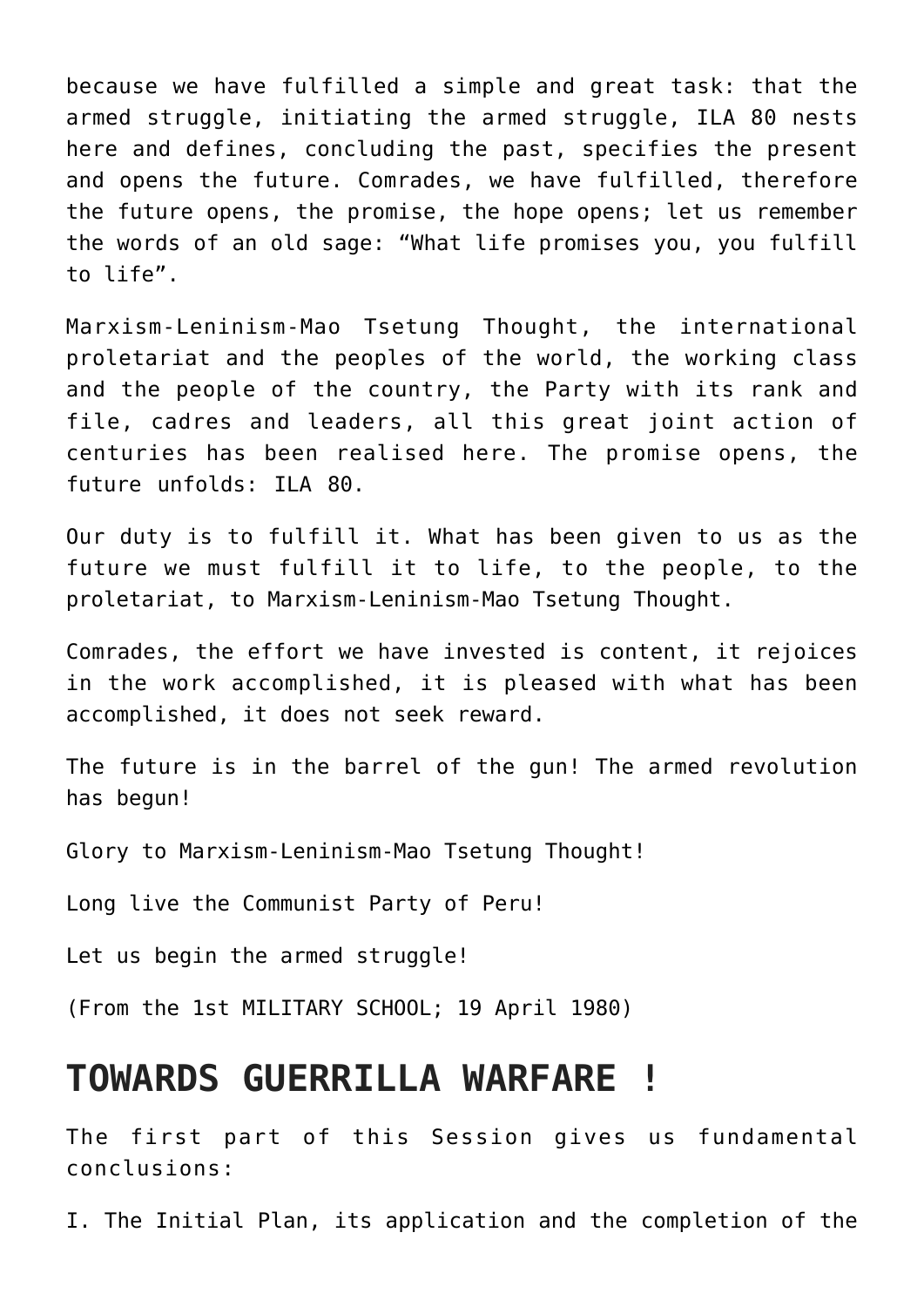first actions are a brilliant and resounding success of transcendence and great repercussions which have kindled in our country the ever-living flames of the people's war.

II. Summing up experiences in the General Balance of the first actions, the military line of the Party has been further developed and advanced in its consolidation, smashing the right-wing militarist positions that are concretised in militarist positions that outline a line aiming to develop as a bourgeois militarist line.

III. The Party strengthened in the forge of the first actions is on a combat footing ready to march towards the beginning of the guerrilla war.

The first stresses the brilliant and resounding success that the Party has achieved, it has great historical repercussions.

The second one points out that in the balance of the first actions the military line of the Party has developed further, and has advanced in its consolidation by fighting against militarist positions that seek to develop as a bourgeois military line. In this way we have achieved greater development and advanced in consolidation, but the military line, like every line, only develops and consolidates itself in struggle.

The third part establishes and emphasises that the Party is ready to march towards the beginning of the guerrilla war.

We have finished the first part which is fundamental and the basis of this Session of the Enlarged Central Committee. On this solid basis we can outline the national and international context and put forward the plan for launching the guerrilla war. We must be very conscious of the brilliant and resounding success of the implementation of the Plan for the Initiation of Armed Struggle, a plan that has historical significance and has shaken the country by putting the Party at the centre of the class struggle, at the centre of the political struggle.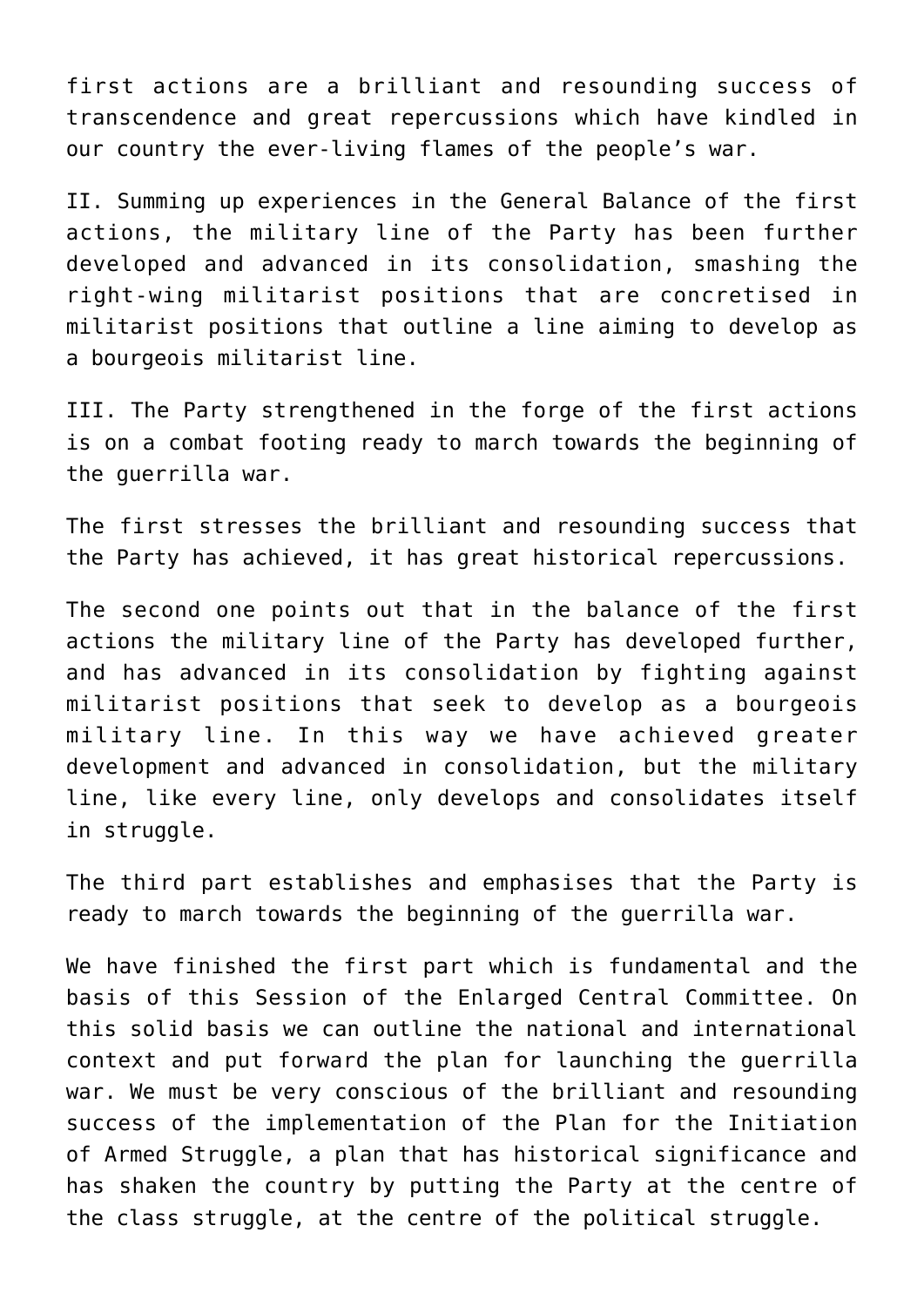The constant struggle of communist militants as an expression of the class struggle of the proletariat, of the masses of our people, has historically been expressed by defining camps; we have entered the highest form of struggle, armed struggle to destroy the old order and build the new society.

From now on, the people's war dwells among us and dwells in the country, and its ever-living flames will fan and enkindle our people; they will be invincible flames, shaking and destroying the rotten prevailing society, flames from whose heart will come the most powerful bonfire of the future.

It has fallen to us the historic mission of initiating the armed struggle in our homeland and developing it as part of and as a contribution to the struggle of Latin America, of the international proletariat and the peoples of the world and of the world revolution which we serve by the imperative of proletarian internationalism.

Long it must be but fruitful; bloody it must be but brilliant; hard it must be but vigorous and omnipotent. It has been said that the world can be transformed with guns, and we are already doing it. From the barrel of the guns everything will come out, we are already seeing it and we will see it even more as the people's war develops.

To the communists, the militants in this Party, in this country, who have broken the spell of more than 50 years, their souls cannot but vibrate today when we make this great assessment that verifies and weighs what has been accomplished, counting, measuring and weighing the future. We are very conscious and responsible for what we are doing; we have nothing to be proud of except for doing our duty well and we have nothing to boast about, for the glory belongs to the class, the people and the Party. Nevertheless, we must brim with optimism, certain that the milestones of the new order are beginning to be laid. The future begins to be written, we will write the new history with flowers in stone and in bronze